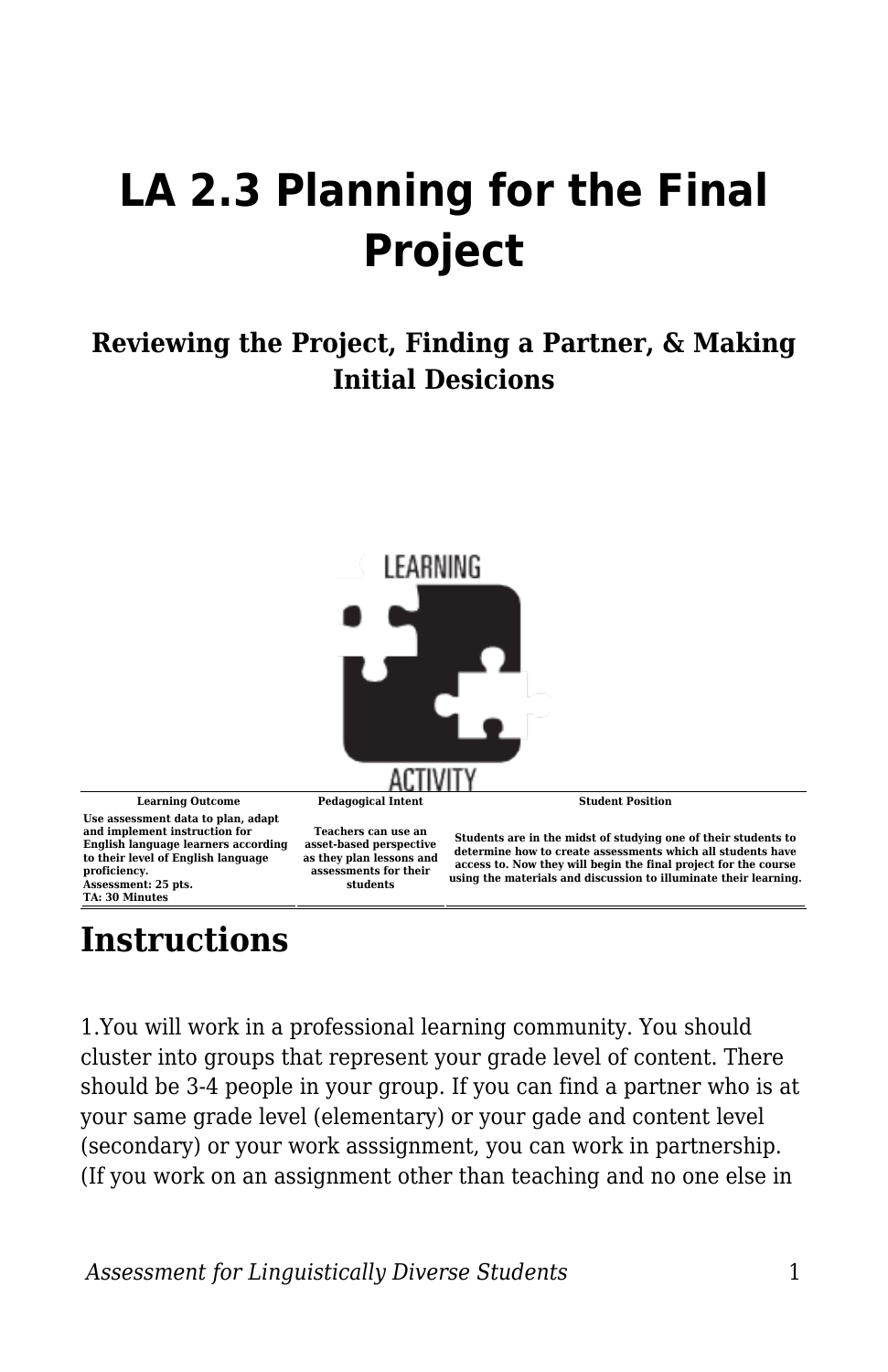your cohort has a non-teaching assignment, you can pair with a person who is at the same grade level as your assignment and pair with them).

2.Read the overview of the final project together as a group. See the final project instructions in [LA 6.5.](https://edtechbooks.org/diverse_assessment/la_65_final_project_)

3.Your group will team together to support each other working individually or in pairs to develop each section of your final project.

4.You will have some time to collaborate on the project during class. Each component will be addressed in the following class session.

5.Use the Final Unit Lesson plan template and working individually or with a partner complete the following items:

a. Indicate the grade level or content of the lesson plan.

b. Select a grade level standard for your unit plan. Here are some guiding questions to help you choose a standard, and facilitate your final project:

> 1) Identify a lesson plan you would like to develop stronger assessment for.

2) If you are working with a partner choose a standard and a unit plan you are both willing to work on. If your faciliator allows you to partner with someone at a grade one level above or below yours, you will need to select a standard that is fairly common to both and that either of you could use in your class.

c.Based on the WIDA language proficiency scores of your students choose the language domains (listening, speaking, reading and writing) that will be addressed in your Final Unit Lesson.